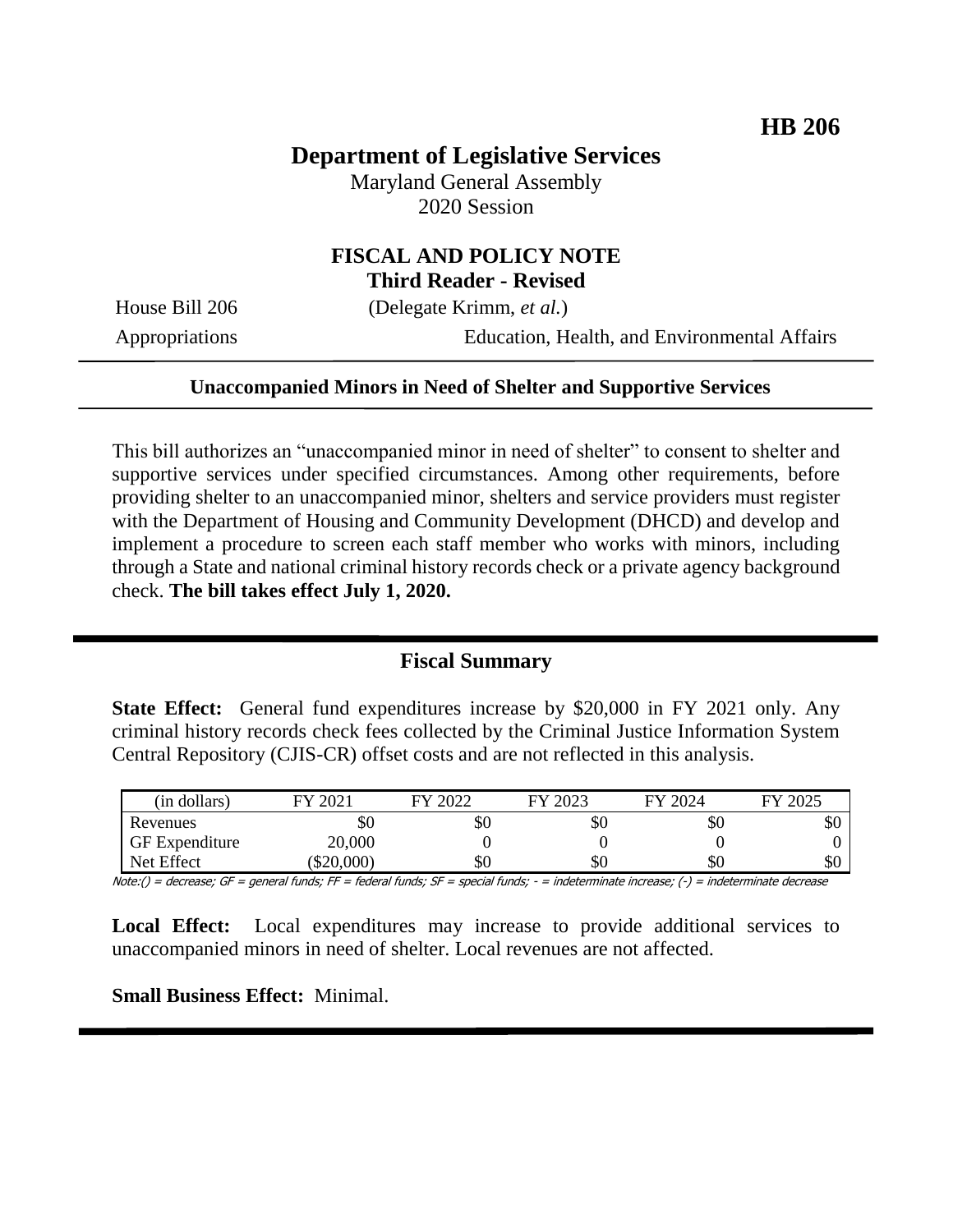# **Analysis**

#### **Bill Summary:**

#### *Definitions*

An "unaccompanied minor in need of shelter" is defined as a minor who is not in the physical custody of a parent or guardian and (1) who lacks a fixed, regular, and adequate nighttime residence, as specified, or (2) whose status or circumstances indicate a significant danger of experiencing homelessness in the near future.

A "service provider" is a public or private nonprofit organization that provides shelter and supportive services to an unaccompanied minor in need of shelter and includes a host home program.

"Supportive services" means interventions, services, or resources necessary to assist unaccompanied minors in need of shelter in acquiring or maintaining (1) stable housing; (2) permanent connections, including specified interpersonal relationships; (3) education and employment, including specified training activities; or (4) social and emotional well-being, including specified development competencies.

#### *Consent to Shelter and Supportive Services*

An unaccompanied minor in need of shelter may consent to shelter and supportive services if the service provider reasonably believes that (1) the unaccompanied minor understands the significant benefits, responsibilities, risks, and limits of the shelter and services and can communicate informed consent; (2) the unaccompanied minor understands the requirements and rules of the shelter and services; and (3) the shelter and services are necessary to ensure the unaccompanied minor's safety and well-being. An unaccompanied minor in need of shelter who is a parent may consent to shelter and supportive services for the minor's child.

#### *Responsibilities of Sheltering and Supportive Services*

Before providing shelter and supportive services, a service provider must (1) register with DHCD; (2) develop and implement a procedure to screen each staff member who works with minors, including through a State and national criminal history records check or a private agency background check; and (3) obtain written consent from an unaccompanied minor in need of shelter. The written consent must state the age, guardianship status, and living situation of the unaccompanied minor. A service provider may not provide shelter to a minor if the service provider has knowledge that the minor provided false information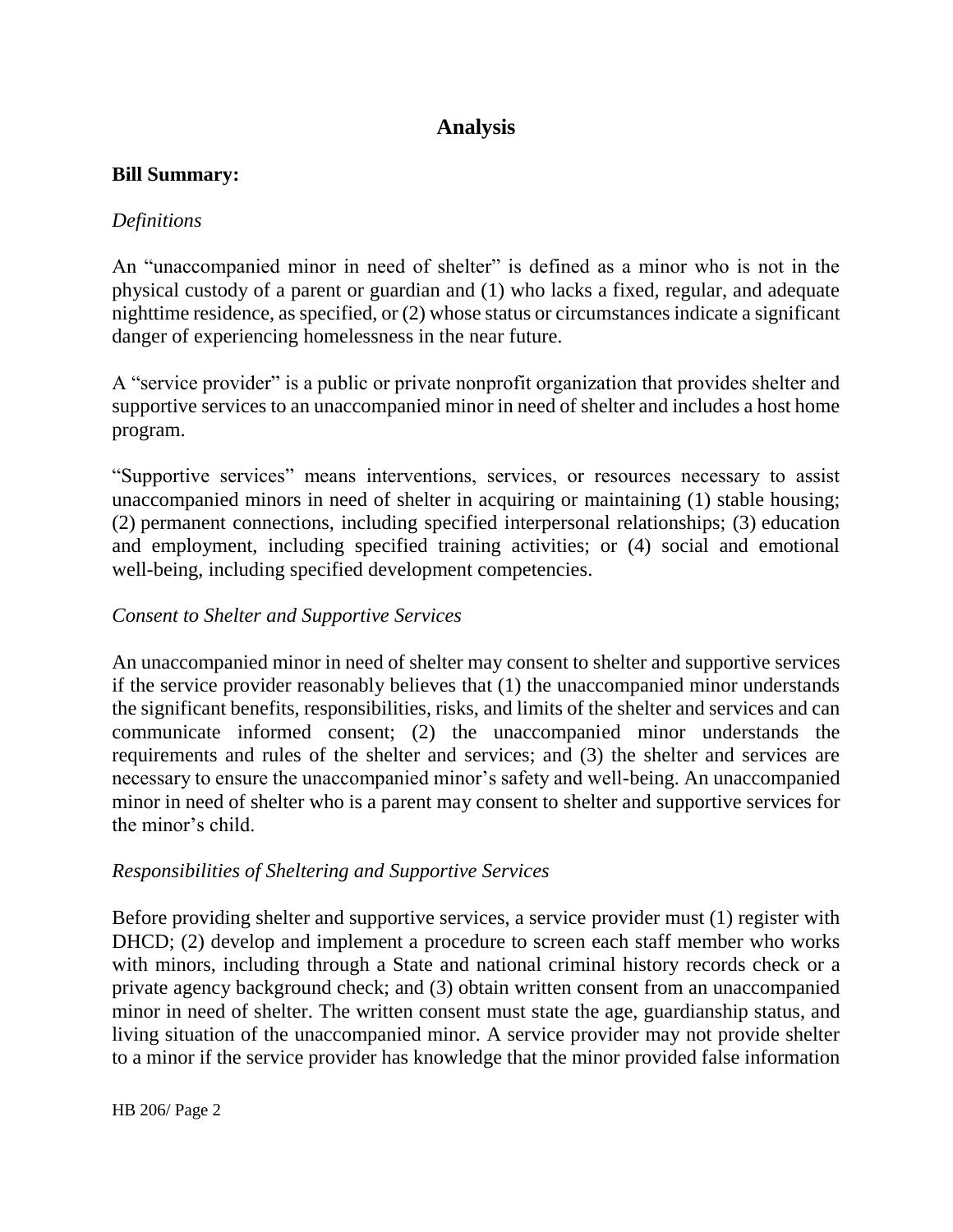in the written consent or does not meet the definition of an unaccompanied minor in need of shelter.

## *Service Provider and Supportive Services Notification Requirements*

After providing shelter to an unaccompanied minor in need of shelter, a service provider must (1) contact a parent, a guardian, or an adult relative of the unaccompanied minor in need of shelter as soon as possible and within 72 hours or (2) if the service provider suspects abuse or neglect by the parent, guardian, or adult relative of the minor, or any abuse or neglect of the unaccompanied minor in need of shelter, immediately notify the appropriate authorities in accordance with existing statutory provisions.

If a service provider is unable to contact, and does not suspect abuse by, a parent, a guardian, or an adult relative of an unaccompanied minor in need of shelter, the service provider must notify the minor of the above notification requirements and, after providing notice, contact the National Center for Missing and Exploited Children to determine if the minor has been reported missing by a legal guardian. If a service provider receives information indicating that an unaccompanied minor in need of shelter is missing from foster care, the service provider must contact the local department of social services. If a service provider receives information indicating that an unaccompanied minor in need of shelter has been reported missing by a legal guardian other than the local department of social services, the service provider must contact local law enforcement. A service provider must document these efforts and communications.

## *Service Provider and Supportive Services Liability Immunity*

A service provider that provides shelter and supportive services to an unaccompanied minor in need of shelter in accordance with the bill is not civilly or criminally liable or subject to a disciplinary penalty based solely on the provider's reasonable determination to provide the shelter and supportive services.

## *Establishment of Service Provider Registry and Regulations*

DHCD must establish and maintain a registry of all service providers offering sheltering and supportive services to unaccompanied minors in need of shelter.

DHCD must adopt regulations to carry out the bill's provisions. The regulations must require each service provider to provide training for each staff member who serves minors regarding mandatory reporting of suspected abuse or neglect in accordance with existing statutory provisions. The regulations must also include prohibitions against service providers knowingly hiring or retaining an individual who has been convicted of specified crimes.

HB 206/ Page 3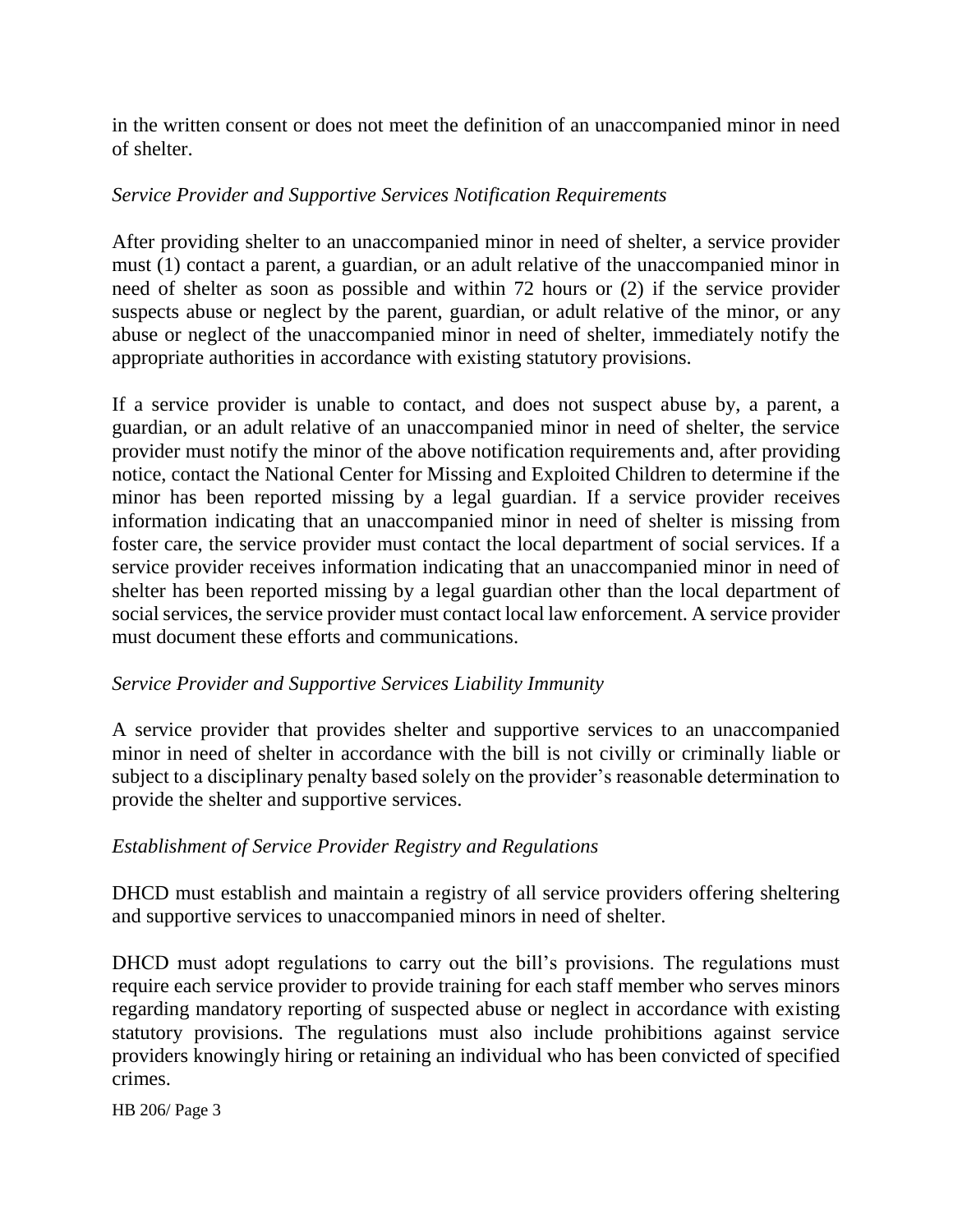## *Criminal Background Checks for Service Provider Staff*

A service provider must, for each staff member who works with unaccompanied minors, apply to CJIS-CR for a State and national criminal history records check or request a private agency to conduct a background check. As part of an application to CJIS-CR, the service provider must submit to CJIS-CR (1) one complete set of legible fingerprints, as specified; (2) the applicable fees in accordance with existing statutory provisions; and (3) the mandatory processing fee required by the Federal Bureau of Investigation for a national criminal history records check. In accordance with existing statute, CJIS-CR must forward the criminal history record information of the staff member to the service provider.

The information obtained from CJIS-CR is confidential, may not be redisseminated, and may only be used for authorized screening purposes. A person who is the subject of a criminal history records check may contest the contents of the printed statement issued by CJIS-CR, as specified.

If a service provider requests a private agency to conduct a background check, the private agency must (1) conduct a background check in each state where the service provider knows or has reason to believe the staff member worked or resided during the past seven years and (2) issue a statement of the private agency's findings to the service provider and, upon request, the staff member. The staff member must have an opportunity to contest the findings of the private agency.

# **Current Law/Background:**

## *Workgroup to Study the Shelter and Supportive Services for Unaccompanied Homeless Minors*

Chapter 553 of 2019 established the Workgroup to Study the Shelter and Supportive Services for Unaccompanied Homeless Minors. The workgroup was required to, among other things, study the unique needs of unaccompanied homeless minors, identify the public and private sector programs and resources available to meet those needs, identify barriers unaccompanied homeless minors face in accessing safe shelter, and compile information on and study shelter practices in other states.

The workgroup was also required to make recommendations regarding (1) legislation, regulations, and policy initiatives to address the needs of unaccompanied homeless minors in the State; (2) funding requirements and budgetary priorities necessary to address these needs; and (3) any other relevant issues or considerations identified by the workgroup.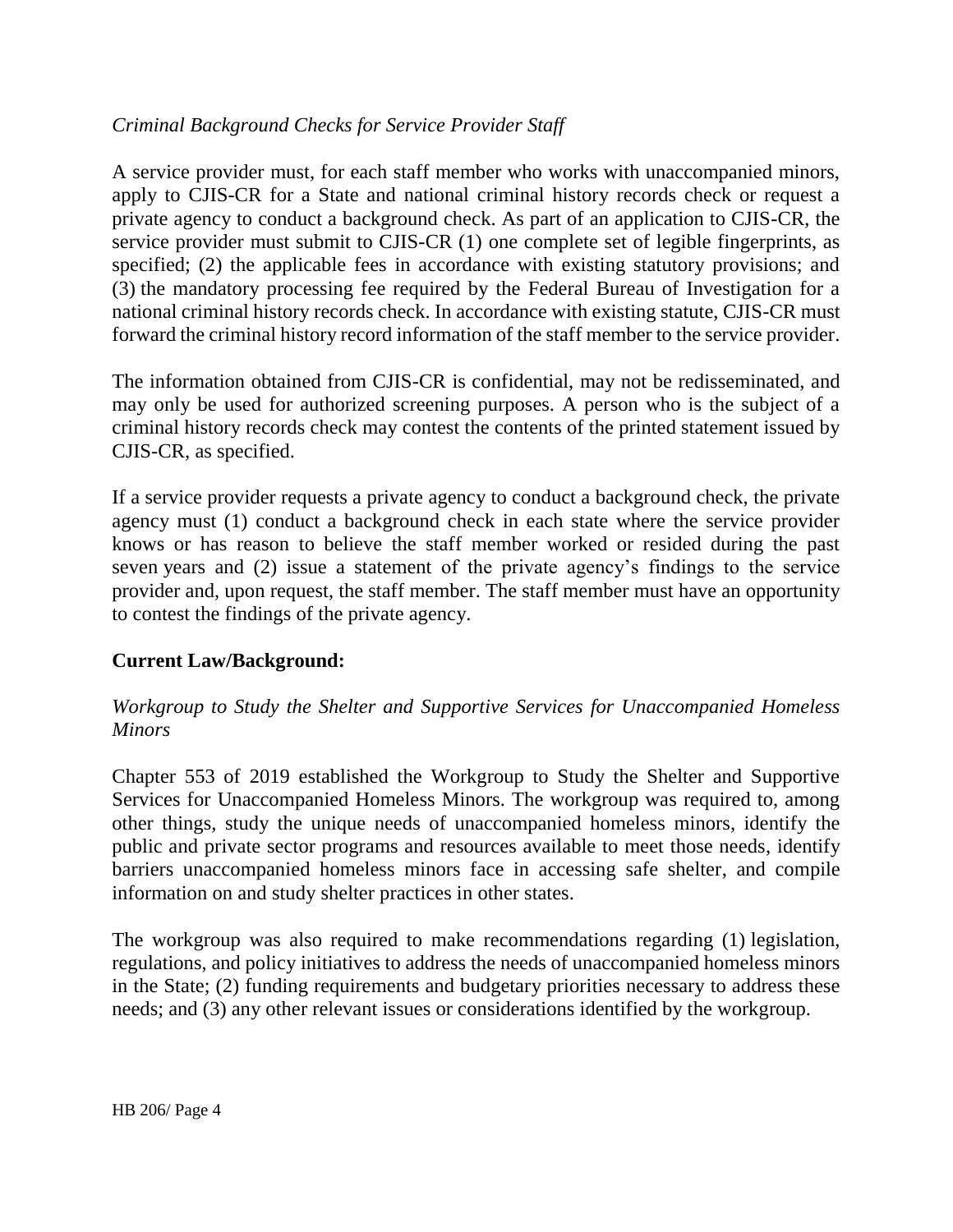In its [final report,](http://dlslibrary.state.md.us/publications/Joint/Taskforce/HB911Ch553_2019.pdf) the workgroup recommended that legislation be introduced to (1) allow minors to consent to housing and shelter services; (2) require minors to understand the responsibilities, risks, and limits of the shelter and services; and (3) establish a registry of service providers that serve unaccompanied homeless minors. The bill addresses those three recommendations.

## *Consent and Age of Majority, Generally*

A person who is age 18 or older is an adult for all purposes and has the legal capacity, rights, privileges, powers, and duties of adults. Article 1, § 24 of the Annotated Code of Maryland establishes that the age of majority is age 18. Except as otherwise specified, the term "minor," as it pertains to legal age and capacity means an individual younger than age 18. Pursuant to the Health-General Article, a minor has the same capacity as an adult to consent to medical or dental treatment under specified circumstances.

#### *State Efforts to Address Youth Homelessness*

The Office of Community Programs within DHCD oversees efforts to reduce homelessness in the State. DHCD does not provide direct housing placement or emergency support services specifically to homeless individuals; instead, it coordinates with and awards grant funding to local administering agencies and service providers to support various programs.

The most recent Youth Count, a project that attempts to identify unaccompanied homeless youth (ages 25 and younger) in the State, identified almost 3,000 unaccompanied homeless youth in Maryland, 14% of whom were younger than age 17. According to SchoolHouse Connection, at least eight states have laws that authorize unaccompanied homeless minors to consent to shelter services.

## *Missing Children, Generally*

After receiving a report regarding a missing child by a law enforcement agency, the law enforcement agency must immediately determine if (1) the missing child has not been the subject of a prior missing persons report; (2) the missing child suffers from a mental or physical handicap or illness; (3) the disappearance of the missing child is of a suspicious or dangerous nature; (4) the person filing the report of a missing child has reason to believe that the missing child may have been abducted; (5) the missing child has ever previously been the subject of a child abuse report filed with the State or local law enforcement agency; or (6) the missing child is younger than age 17.

If the law enforcement agency concludes that any one of the specified conditions exists, the agency must immediately, among other things, notify the National Center for Missing and Exploited Children.

#### HB 206/ Page 5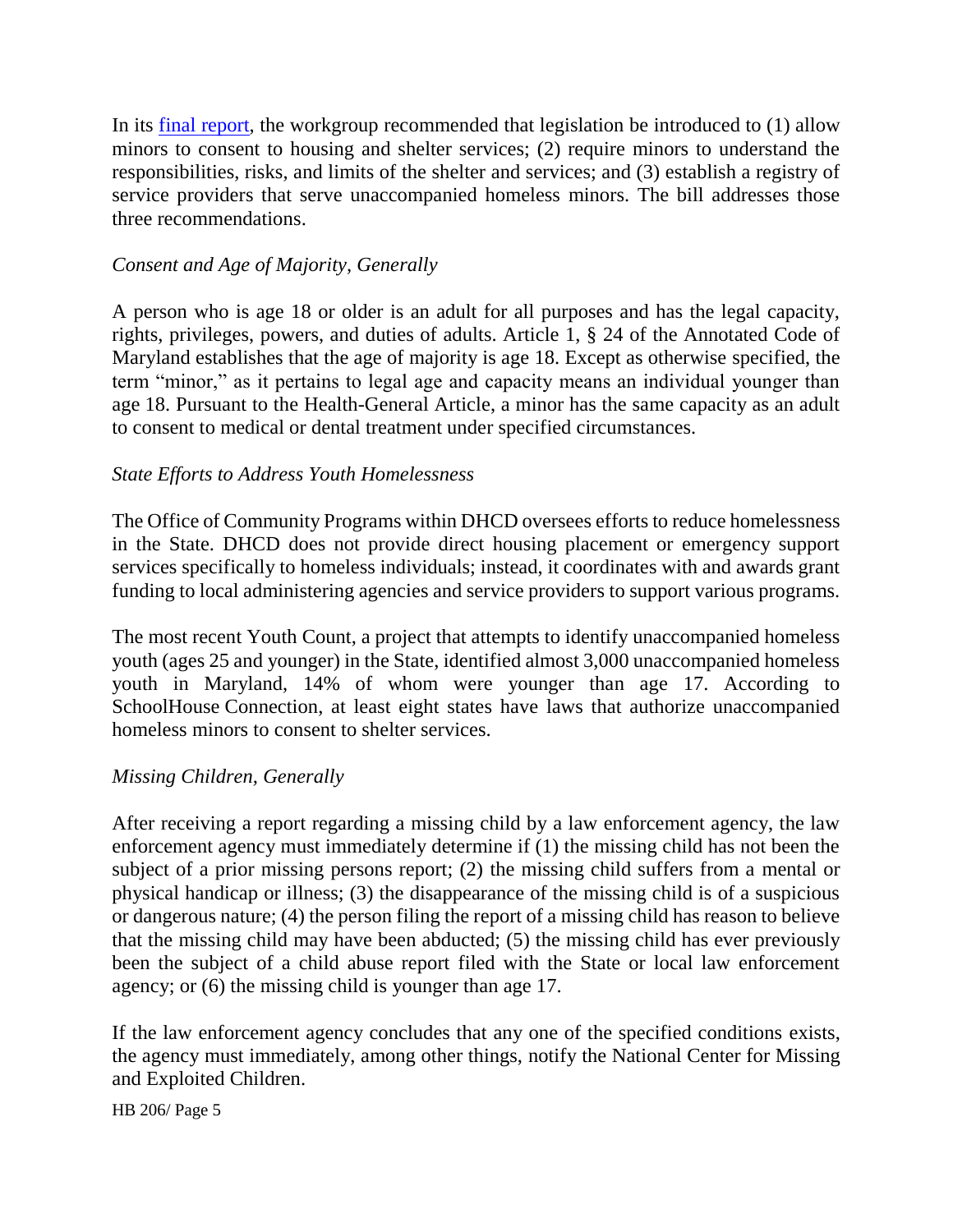## *Mandatory Reporting of Child Abuse and Neglect*

Mandatory reporters of child abuse include health care practitioners, police officers, educators, and human service workers who are acting in a professional capacity and who have reason to believe that a child has been subjected to abuse or neglect. Mandatory reporters must notify the local department of social services or the appropriate law enforcement agency. In general, a person other than a mandatory reporter who has reason to believe that a child has been subjected to abuse or neglect must notify the local department of social services or the appropriate law enforcement agency.

#### *Criminal Justice Information System Central Repository*

CJIS-CR was established within the Department of Public Safety and Correctional Services to collect, manage, and disseminate Maryland Criminal History Record Information (CHRI) for criminal justice and noncriminal justice (*e.g.*, employment and licensing) purposes. CJIS-CR is authorized by law to collect a fee for providing CHRI for purposes other than criminal justice. The Code of Maryland Regulations sets the fee at \$18. An additional \$20 fingerprinting fee is also collected. The FBI charges a fee of \$13.25 for a national CHRI check. Revenue from these fees is used to provide the service. CJIS-CR collects the fee from the applicant and reimburses the FBI. CJIS-CR submits requests for national criminal records to the FBI electronically.

**State Expenditures:** General fund expenditures for DHCD increase by \$20,000 in fiscal 2021 only for contractual information technology services to establish the electronic registry of shelters and service providers. Any ongoing maintenance and/or upgrades can be handled with existing resources.

DHCD advises that if it must actively monitor service providers and ensure compliance with the bill's provisions, the department would incur potentially significant additional costs in order to establish a monitoring and compliance team, including costs to hire additional staff. However, the bill does not explicitly require DHCD to enforce the bill; therefore, any such costs have not been included in this analysis.

It is assumed that any additional State-funded supportive services provided to unaccompanied minors in need of shelter resulting from the bill do not materially affect State finances. Any potential additional reports of suspected child abuse and neglect that result from the bill's changes can be investigated and acted upon using existing budgeted resources.

**Local Expenditures:** Local expenditures may increase in jurisdictions that fund homeless support services. The magnitude of any impact depends on the number of unaccompanied minors who may seek services under the bill who would not otherwise do so, and the type

HB 206/ Page 6